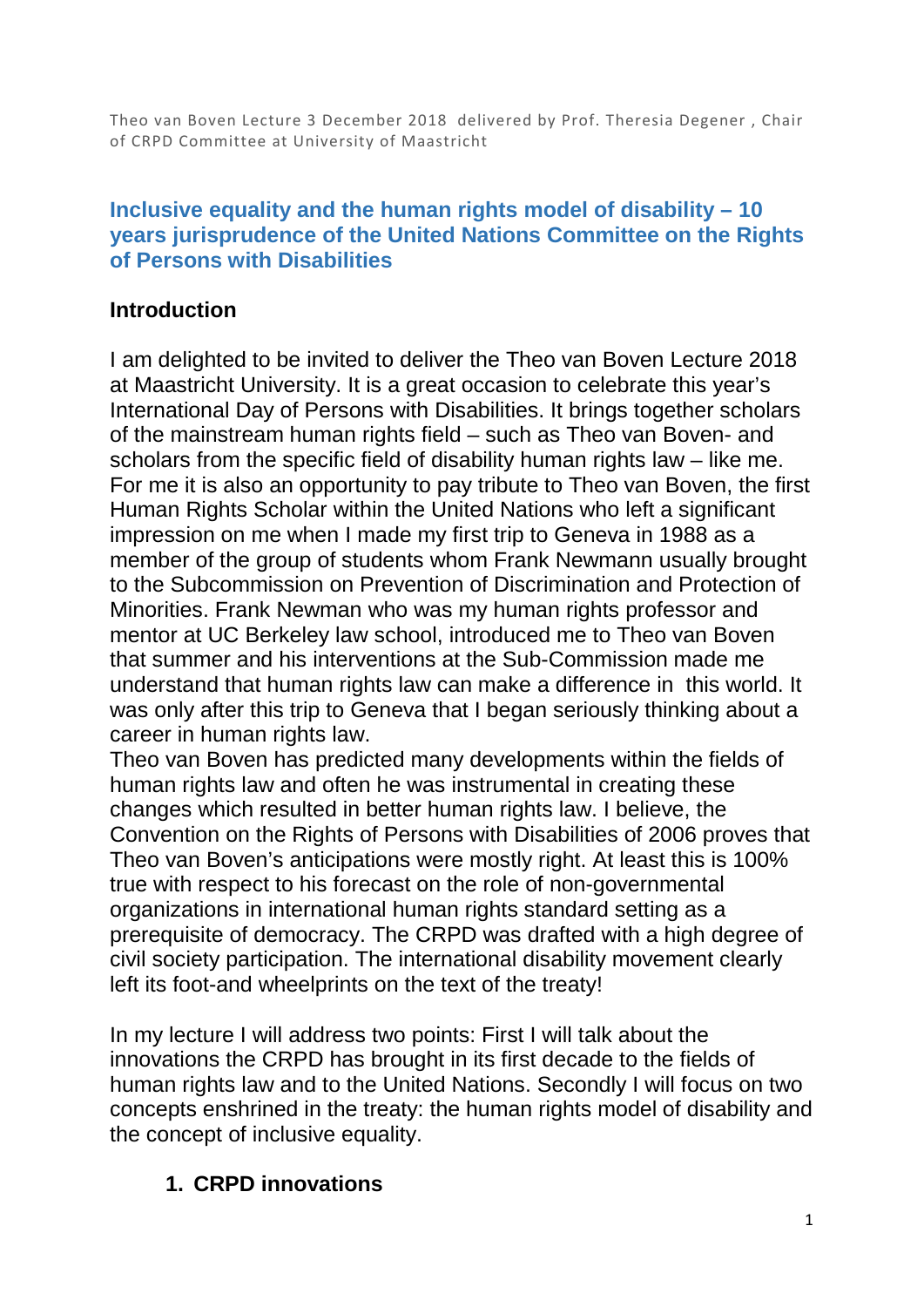The Convention on the Rights of Persons with Disabilities has been called the most modern and innovative human rights treaty of our time. Indeed the CRPD is a treaty of many 1sts:

When the Committee on the Rights of Persons with Disabilities celebrated the 10<sup>th</sup> anniversary of the Convention on the Rights of Persons with Disabilities (CRPD) in 2016 in Geneva, the CRPD had already gained 166 ratifications. Today two years later the number has risen to 177. With this speedy record, the CRPD is champion among United Nations' core human rights treaties. No other treaty has been ratified by such a large number of states in such a short time. There are other innovations the CRPD brings to international human rights law: It is the first human rights treaty to allow regional integration organizations, such as the EU, to become members (Art. 44 CRPD). The CRPD establishes a national monitoring mechanism which has a broader scope than the mechanism established by the Sub-Committee on Prevention of Torture. Article 33 CRPD demands that State Parties designate focal points and a governmental coordination mechanism for the implementation of the treaty and additionally establish an independent national monitoring mechanism. No other human rights treaty has a comparable emphasis on participation of people concerned, notably organizations of persons with disabilities. They need to be meaningfully involved in implementation and monitoring of the treaty (Art. 4 (3), 33 (3)). Further, the CRPD has 2 stand-alone articles on development and humanitarian action which bring a human rights based approach to this field. Article 32 emphasizes the importance of international cooperation for the realization of human rights and article 11 demands that state parties ensure the protection and safety of persons with disabilities in situations of risk. The CRPD is also the first human rights treaty to legally recognize the concept of multiple discrimination in article 6 on disabled women. Additionally, the CRPD extends the definition of discrimination in international law by including "denial of discrimination" as a form of discrimination (Art. 2).

Within its first ten years, the treaty has gained more public recognition than most of its sister treaties. Disability organizations around the world spread words on the new inclusive freedom and inclusive equality agenda that the CRPD brought to the table of human rights and disability policy. The motto of the drafting of the convention "nothing about us without us" became the guiding principle of future implementation steps. Both, at national and at international level, significant efforts are taken to include persons with disabilities as experts and their representative organizations in the implementation as well as monitoring process. Many states parties reports are drafted in consultation with disabled persons'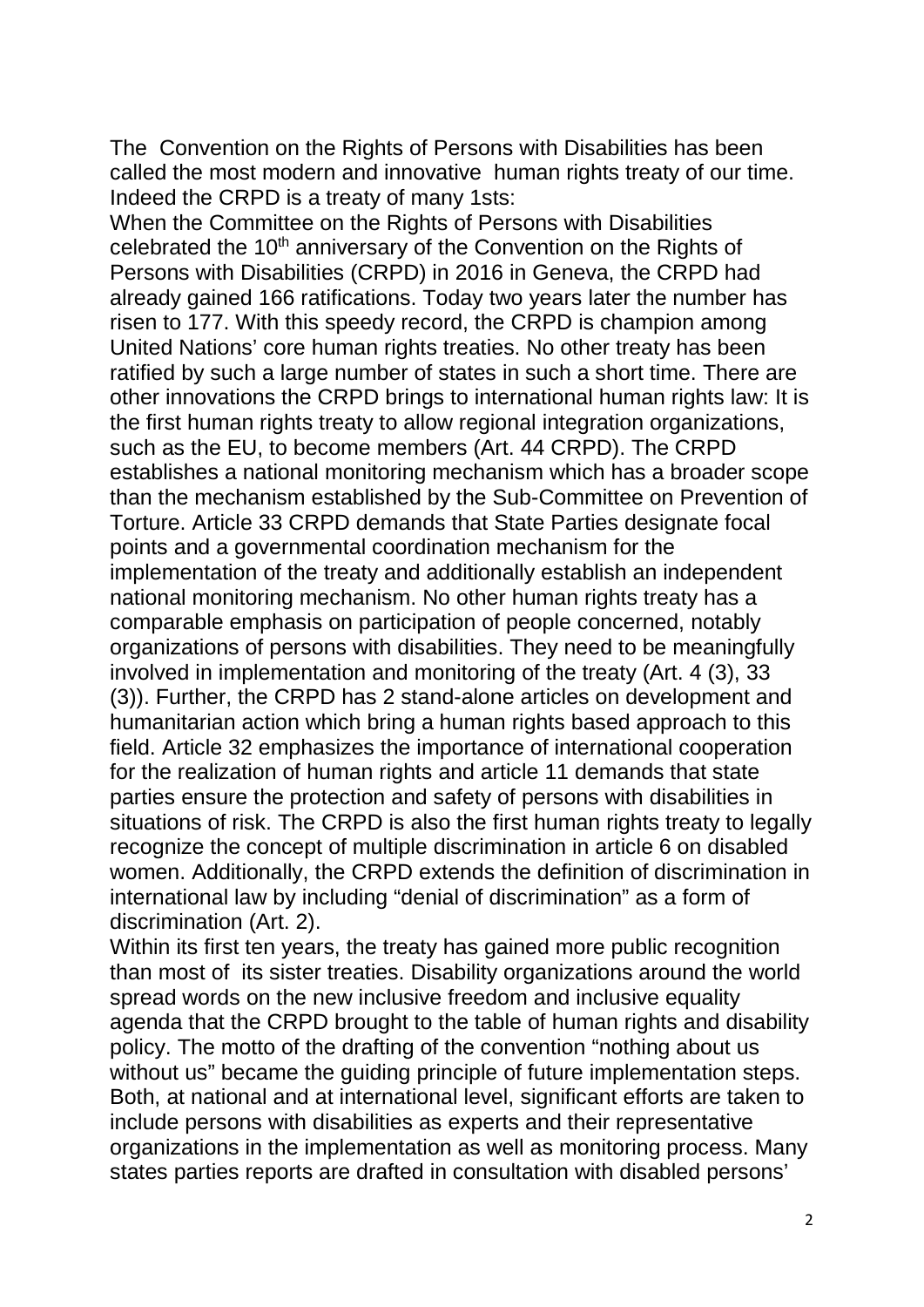organizations, and the two international bodies of the treaty, the CRPD Committee and the annual States Parties Conference, include a high number of experts with disabilities. The State Party Conference on the CRPD does not only elect the independent experts of the treaty body, but always has a three day agenda full of substantial issues related to law and policy of the treaty, such as accessibility, legal capacity, gender discrimination or inclusive development.

The CRPD Committee, which was initially established in 2009 with 12 independent experts, had to be enlarged to 18 experts in 2011 after the 80<sup>th</sup> ratification of the Convention. The Committee meets in Geneva and since the beginning the vast majority of its experts have been disabled persons. This composition of treaty body experts brought new challenges to United Nations administration, since the organization had never paid much attention to accessibility issues. Ramps and lifts for wheelchairs had to be installed into UN headquater buildings in Geneva and in New York, websites had to be made accessible for blind and visually impaired persons, sign language interpreters and captioning had to be provided. Travel rules had to be changed to allow independent experts travel with personal assistants. The CRPD Committee also contributed to green policy innovations by being the first treaty body to adopt a green bureau strategy, meaning that all documents were produced electronically and printing paper was abolished.

The Committee started with two meetings for 5 days each in 2009. Because of its high number of ratifications and the comparably short meeting time, the backlog of states parties reports review very soon reached seven years in 2012, which was called the highest among all treaty bodies. The meeting time was thus extended to currently 10 weeks in 2018 as a result of the treaty body strengthening process. When the 20<sup>th</sup> session closed in September 2018, the Committee had reviewed about 70 initial states parties reports. While it is commonly understood that disability only triggers economic social and cultural rights, the constructive dialogues with states parties focused on both sets of human rights. The freedom and equality agenda being as important as the values of solidarity, inclusion and social protection.

It has been repeatedly emphasized that the CRPD did not create new human rights but tailored the existing catalogue of international human rights to the context of disability. The right to freedom of expression in opinion as enshrined in article 21 is a good example of this tailoring. It copies the text of article 19 Universal Declaration of Human Rights on freedom of expression and opinion and adds to it disability specific aspects, such as the right to accessible information, the right to use sign language , to Braille and other modes and forms of a communication. Tailoring the existing catalogue of international human rights to the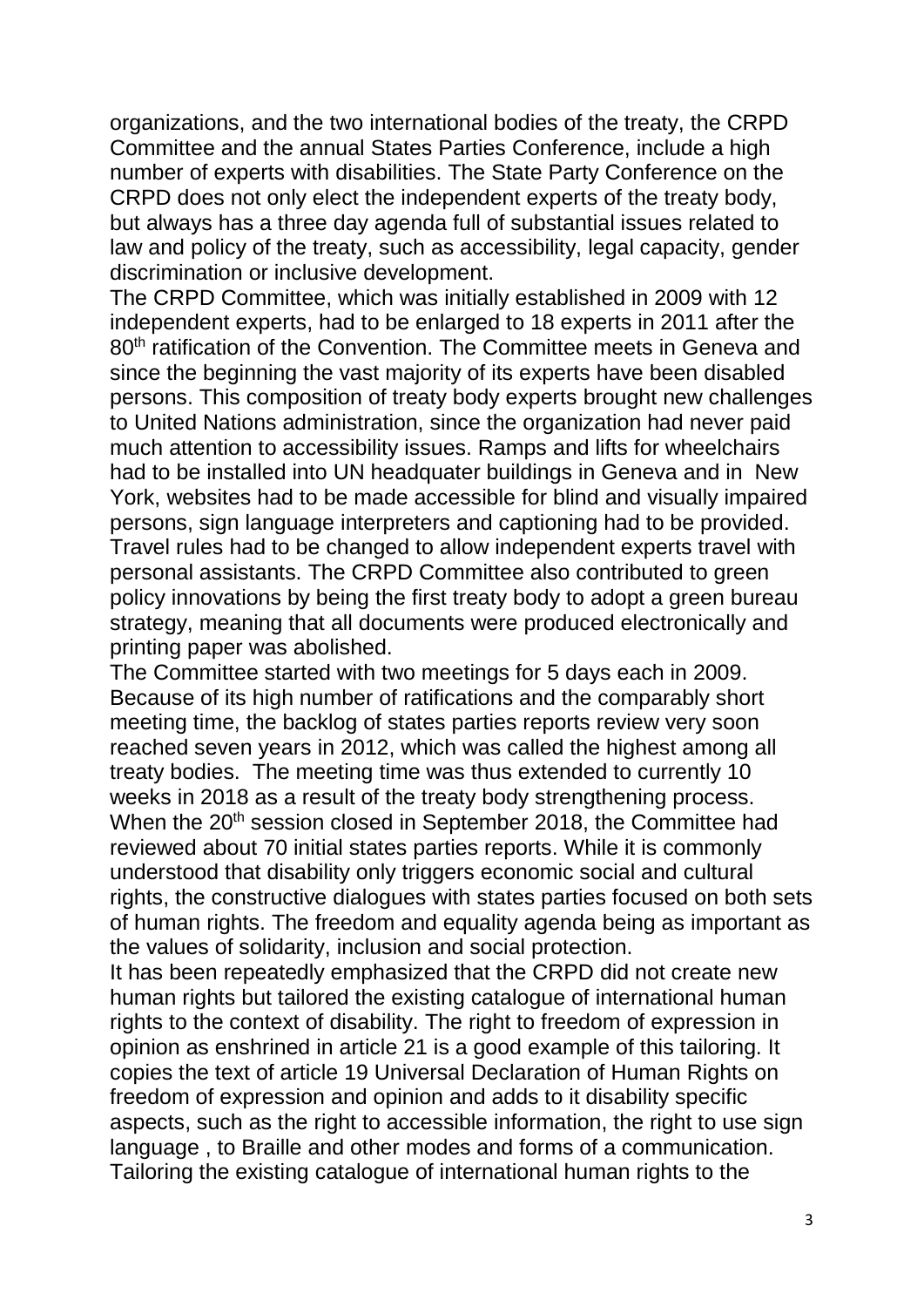context of disability additionally led to more interdependence and interrelatedness of both categories of human rights. Article 19 CRPD on living independently and being included in the community enshrines both, social and cultural rights as well as civil rights. The dialogues with states parties reflect this modern understanding of human rights. As it is common practice among treaty bodies, dialogues on initial states parties reports cover all rights enshrined in the treaty. Thus, the focus of the dialogues was rather broad during the first years. However, some issues can be identified as particularly challenging for states parties in the implementation of the CRPD. It is of no surprise that these topics are the same issues which had been major conflicts when the treaty was negotiated in the beginning of the Millennium. Among these are denial of legal capacity, institutionalization, segregation in education and employment and above all the human rights model of disability. The latter reflects a new understanding of disability in the convention as an issue of human rights rather than being merely an issue of medical rehabilitation and social welfare. The human rights model of disability negates the assumption that persons with disabilities need to be institutionalized or segregated from the rest of society because of their impairments. It further condemns the idea that impairment might limit a disabled person's right to legal capacity. It assumes that all disabled persons are rights holders and that human rights cannot be conditioned upon physical, mental or health status. The human rights model of disability has far-reaching implications for members states, and thus, they struggle with a number of articles in the treaty. Most challenging are article 12 on the right to be regarded as a person before the law, article 14 on the right to liberty and security, article 19 on independent living, and article 24 on inclusive education, to name but a few. Article 12 requires states parties abolish traditional guardianship and mental health laws which are based on a system of substituted decision-making and forced treatment as a last resort. In all its concluding observations, the Committee has emphasized that substituted decision-making needs to be replaced by supported decision-making based on the preferences and will of the disabled person. Article 14 prohibits impairment based detention and other forms of disability specific forms of deprivation of liberty. Again, many countries have legislation that legitimizes this practice which is commonly applied in mental-health settings and in the context of services for intellectually disabled persons. Article 19 provides that each and every disabled person, irrespective of his or her impairment, has the right to choose where and with whom to live in the community. It denounces institutional settings as a barrier to independent living and as a form of discrimination. The right to inclusive education as enshrined in article 24 is a particular challenge to those countries which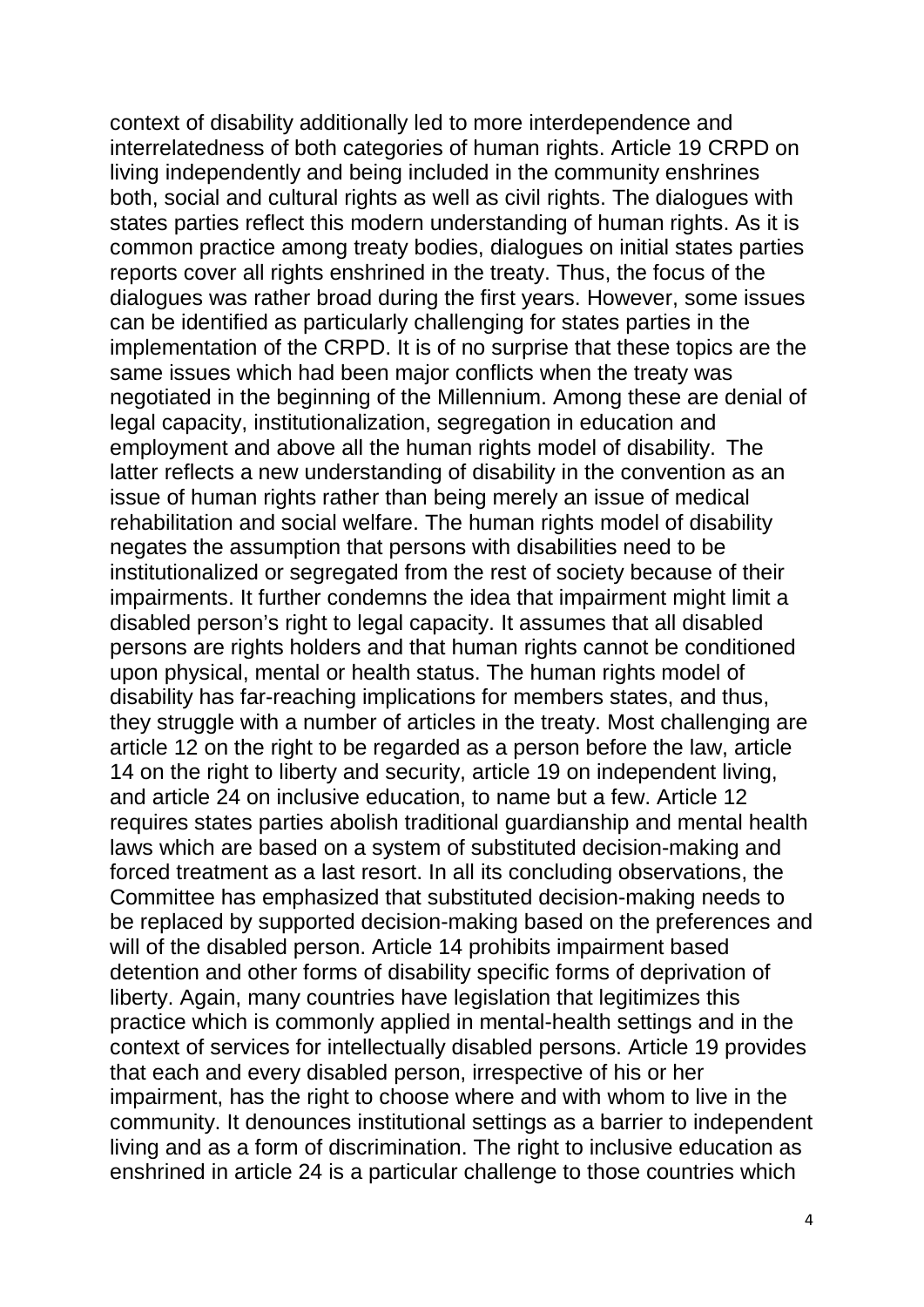have a dense system of special education schools which are incompatible with the right to inclusive education. The Committee has adopted a number of general comments in order to address these issues. General Comment No. 1 of 2012 interprets article 12 as not allowing any form of guardianship or interdiction or other forms of substituted decision-making. It further and in combination with its guidelines on the right to liberty and security (article 14) of 2015 clarifies that forced medical treatment and forced institutionalization are a violation of the CRPD.

The 2nd General Comment focuses on accessibility (art. 9) which according to some experts in the field is the heart of the convention together with its nondiscrimination clause of art. 5. In the context of disability, access to the built environment, to public transportation, and to information and communication is a precondition and essential for the realization of all human rights. While most states parties have accepted the importance of this provision, implementation rarely covers all three areas adequately.

General Comment No. 3, which was adopted in 2016, addresses human rights of disabled women and girls (art. 6). Meanwhile four more GCs have been adopted on inclusive education (art. 24) on independent living within the community (art.19, GC No 5), equality and non – discrimination (art.5, GC No 6) and meaningful participation (Art. 4 (3) and 33 (3), GC No 7).

10 years after the adoption of the Convention, the CRPD committee has adopted about 20 decisions in relation to individual complaints. Legal topics addressed range from treatment of disabled persons within criminal law systems and prisons (*Noble v. Australia*) over impairment based exclusion from the election process (*Bujdosó v. Hungary*) to inaccessible ATM machines at banks *(Nuysti et.al. v. Hungary)*.

# 2. **Inclusive Equality and the Human Rights Model of Disability**

General Comment No 6, which is my topic today, introduces the inclusive equality model as a novelty to international human rights law. GC No 6 interprets the equality and non- discrimination provision of article 5 CRPD. General Comments, as you know, are usually drafted by a working group of the Committee in charge of that specific treaty and the public with all stake holders – governments, civil society organisations, academics, UN agencies and mandate holders – are all invited to contribute to this process via written submissions and on a General Day of Discussion. In the drafting of GC No 6 on article 5 CRPD on equality and non – discrimination all these stake holders took part. We received more than 70 submissions and the Day of General Discussion was held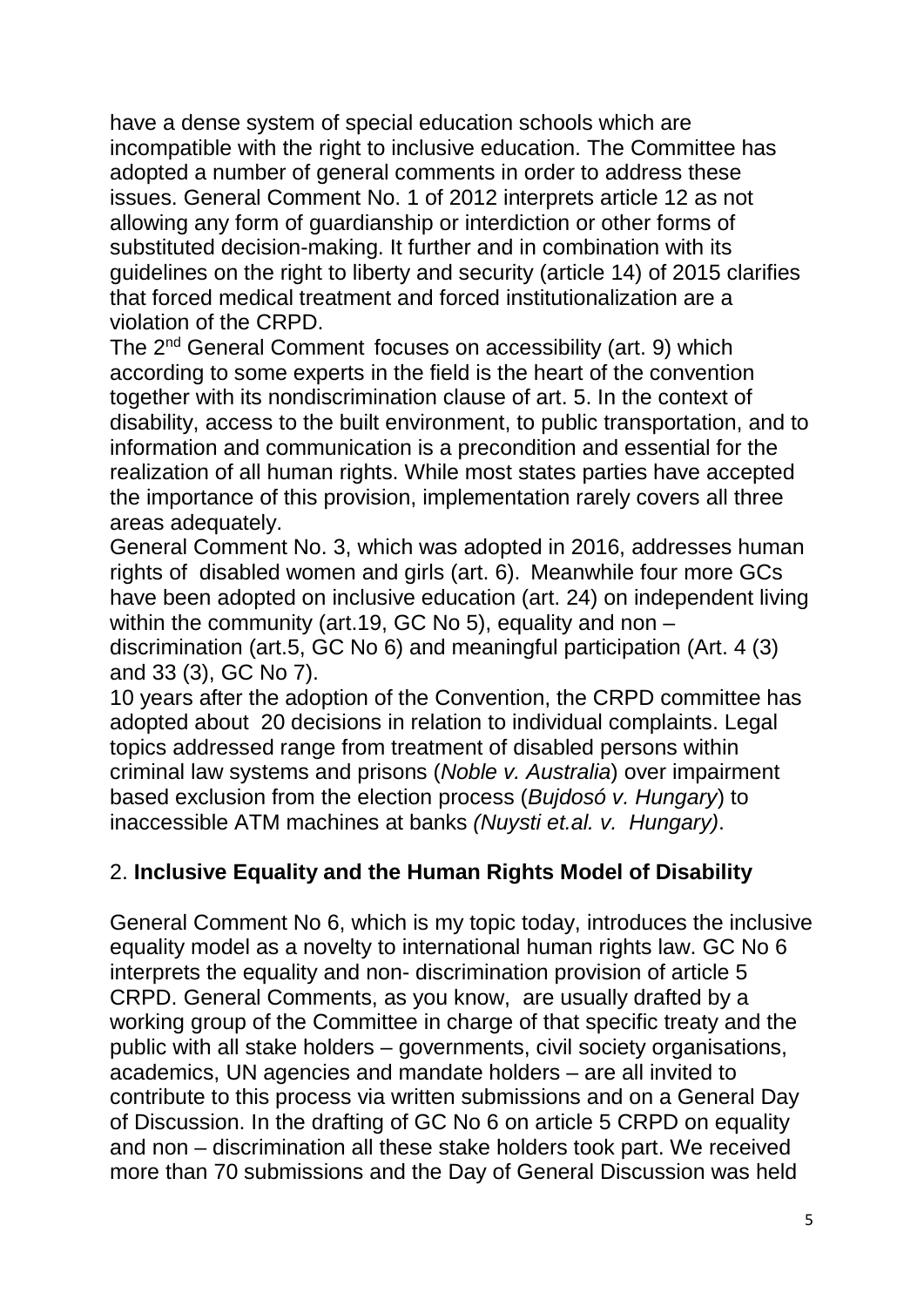in Geneva in August. Based on the debates within the Committee, on the submissions received, and based on the Day of General Discussion the General Comment, No 6 was adopted in March 2018 at the 19<sup>th</sup> Session of the Committee. Another important inspiration to the Committee was the dissertation of Andrea Broderick on article 5 CRPD which she wrote at the University of Maastricht under the supervision of Lisa Waddington and Fons Coomans. It is high time to thank Andrea for this impressive background work for General Comment No 6!!!

The 19page document contains 8 sections which can be divided into three main parts. The introductory part gives an overview of the development of international disability equality law, the models of disability and equality and the legal character of non-discrimination and equality. The main part elaborates on the normative content of all four subparagraphs of article 5 and obligations of State parties in regard to this, as well as on the relation between article 5 and other articles of the Convention. The final part gives guidelines for implementing article 5 at national level.

#### **Inclusive equality as a new equality concept**

Inclusive equality is introduced as a new term in General Comment No 6 in order to introduce a new concept of equality which goes beyond formal and substantive equality models. The term itself was not invented by the Committee, it has been used in literature before. For instance Sally Witcher has coined the term "inclusive equality" with regard to social policy theory and Colleen Shephard has elaborated on inclusive equality in the context of education rights.

GC No 6 describes the concept inclusive equality as

"a new model of equality developed throughout the Convention. It embraces a substantive model of equality and extends and elaborates on the content of equality in: (a) a fair redistributive dimension to address socioeconomic disadvantages; (b) a recognition dimension to combat stigma, stereotyping, prejudice and violence and to recognize the dignity of human beings and their intersectionality; (c) a participative dimension to reaffirm the social nature of people as members of social groups and the full recognition of humanity through inclusion in society; and (d) an accommodating dimension to make space for difference as a matter of human dignity."

These four dimensions are almost identical with the components of the transformative model of equality developed by Sandra Fredman and her research team. And indeed the Committee was significantly inspired by their written submissions to the Committee in this regard. The term "transformative equality" was, however, not chosen because it was felt that it could be misunderstood by State parties. The term "transformation" does not direct the way in which society has to be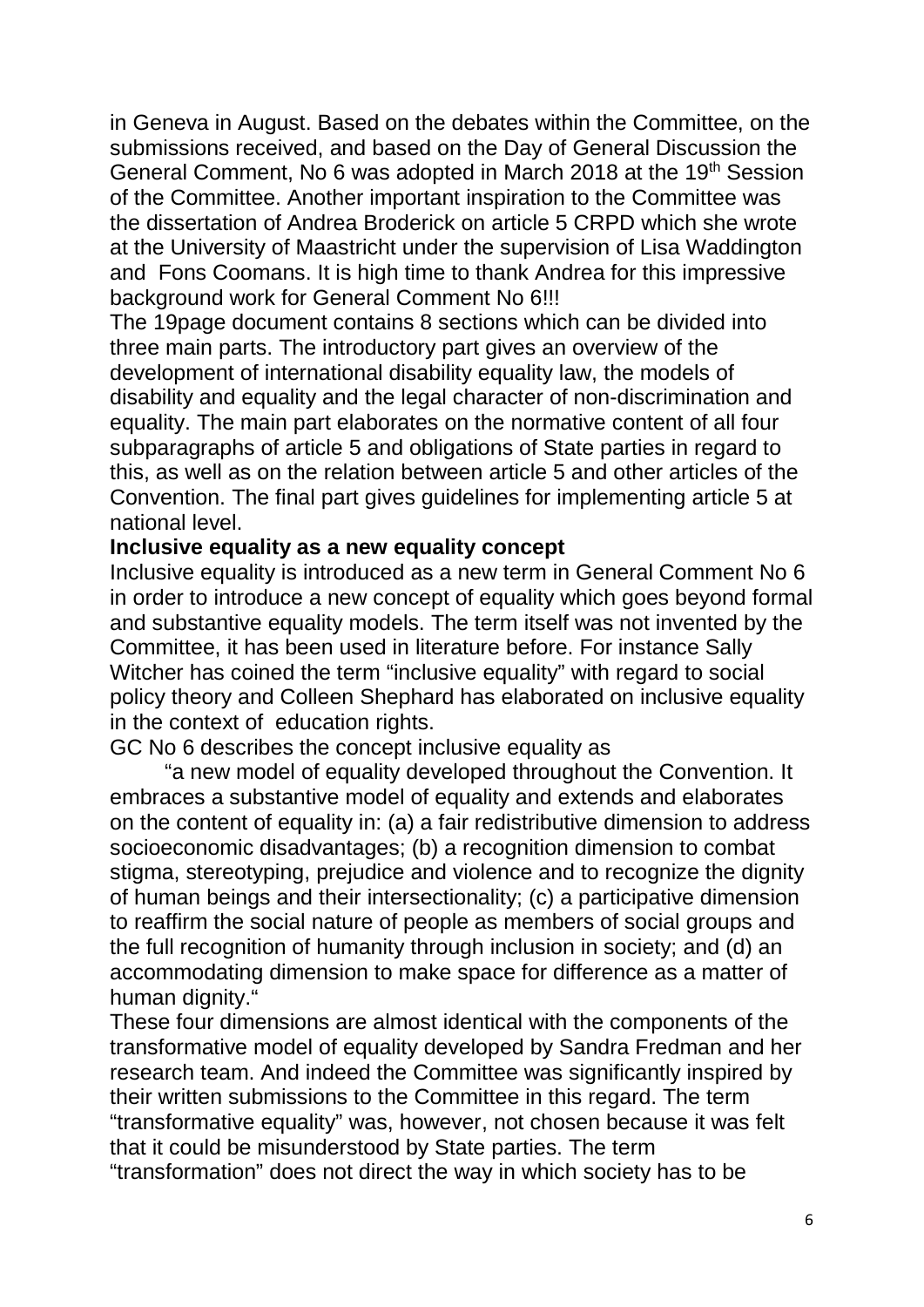transformed. Transformation means structural change relating to the systems of our societies. However, structural changes may lead to the realisation of rights or to a denial of rights. This is the lesson learned from "structural adjustment programs" which was the central component of development policy introduced by the UN financial institutions in the 1980s and is used now most prominently by the EU as a response to the 2008 financial crisis. As Rodwan Abhourab and David Cingranelli have shown in their landmark publication "Human Rights and Structural Adjustment" these policies usually undermined economic, social and cultural rights in developing countries, led to more civil conflicts and more repression of human rights. The Committee felt that the term "transformative equality" could be misunderstood as allowing "structural change" in terms of legitimizing austerity measures. Three years earlier, the Committee undertook an inquiry procedure with regards to welfare reforms in the UK which had a disproportionate impact on disabled people. The reforms have been justified in the context of austerity measures to achieve fiscal and budgetary policy consolidation. The Committee's report on the inquiry which was published in 2016 found there was reliable evidence that the threshold of grave or systematic violations of the rights of persons with disabilities had been met. The results of the report were discussed in the dialogue with the Government of the UK on its initial State Party report in 2017. In its Concluding Observations, the Committee expressed concern about, the impact of austerity measures and anti-poverty initiatives introduced as a consequence of the financial crisis in 2008/09, the negative impact on the standard of living for persons with disabilities of, among others, the reductions in social support, unemployment allowance, the insufficient social protection and support. Having just concluded an inquiry with major focus on austerity measures, the Committee felt that the term "transformative equality" might be misunderstood. To be clear, Sandra Fredman never wrote about transformative equality as a concept which could be misinterpreted as legitimizing structural adjustment measures of this sort. However, the Committee had ample opportunity to realize how often terms of the Convention are misunderstood. During its first decade it reviewed more than 70 State Party reports and the dialogues revealed for example that the term "reasonable accommodation" is often misunderstood as a demand on housing policy and not as a nondiscrimination duty as enshrined in art. 2 CRPD. Thus, it was felt that inclusive equality would be a more appropriate term.

Now, how and where does the GC No 6 elaborate on the difference between inclusive equality and other equality models and the four dimensions mentioned earlier?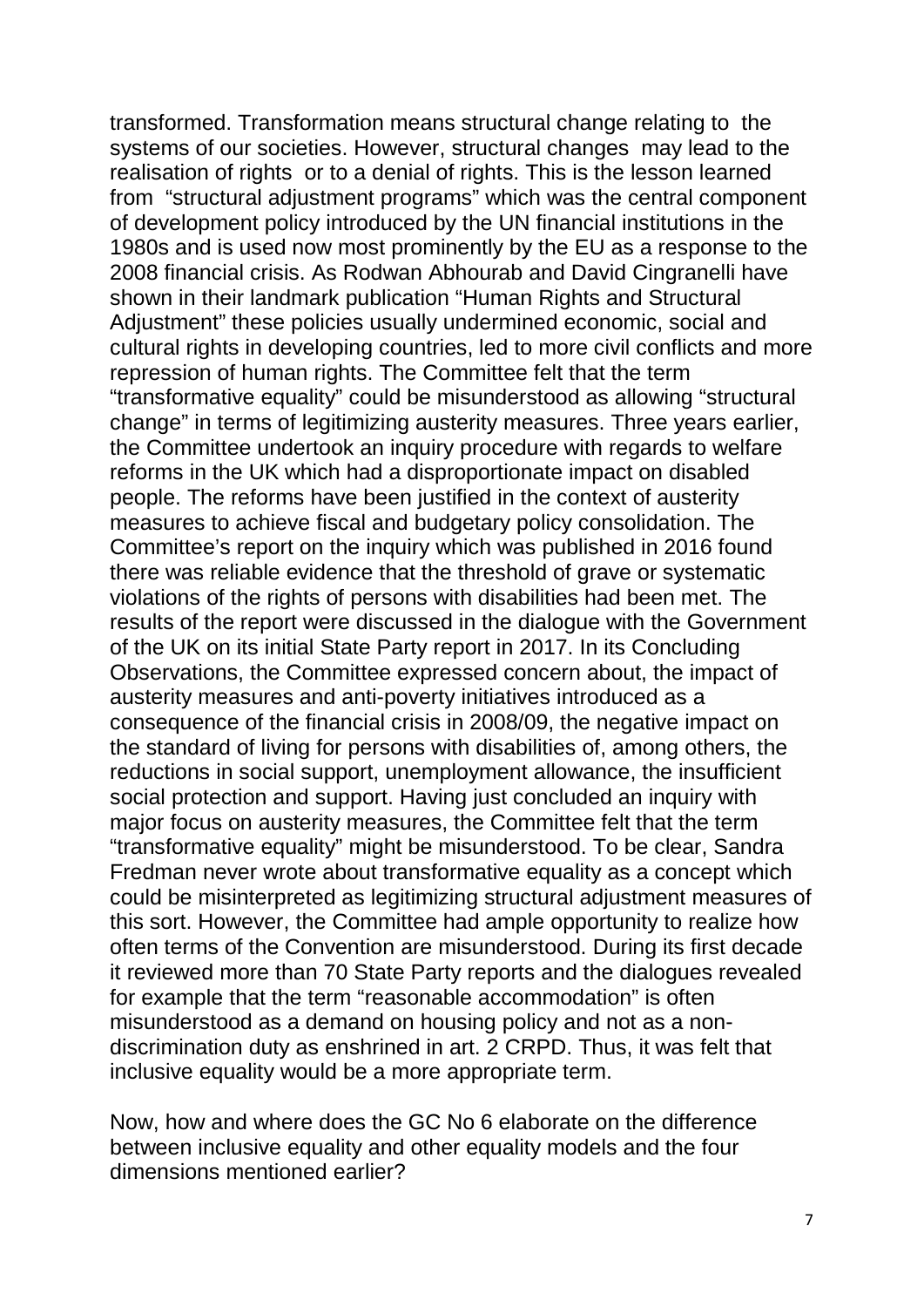The difference between inclusive and other equality concepts is addressed in paragraph 10:

"Equalization of opportunities, as a general principle of the Convention under article 3, marks a significant development from a formal model of equality to a substantive model of equality. Formal equality seeks to combat direct discrimination by treating persons in a similar situation similarly. It may help to combat negative stereotyping and prejudices, but it cannot offer solutions for the "dilemma of difference", as it does not consider and embrace differences among human beings. Substantive equality, by contrast, seeks to address structural and indirect discrimination and takes into account power relations. It acknowledges that the "dilemma of difference" entails both ignoring and acknowledging differences among human beings in order to achieve equality."

Thus, inclusive equality is to be distinguished from formal and substantive equality. The former has been developed by scholars of feminist legal theory , like Catherine McKinnon, as a critique to formal equality. Inclusive equality, it may be argued is the result of legal feminist and disability studies, since it builds on both discourses.

Inclusive equality goes beyond substantive equality in that it encapsulates the four dimensions mentioned earlier, to which I shall now return.

The **first dimensio**n, is the fair redistributive dimension to address socioeconomic disadvantages. The General Comment addresses the issue in two aspects; in relation to poverty (art. 28) and in relation to specific measures under article 5 (4). As regards to article 28 on adequate standard of living and social protection the General Comment No 6 reads:

"poverty is both a compounding factor and the result of multiple discrimination. Failure to implement the right of persons with disabilities to an adequate standard of living for themselves and their families is contrary to the objectives of the Convention. This failure is particularly worrying with regard to persons with disabilities living in extreme poverty or destitution. To reach an adequate standard of living comparable to others, persons with disabilities typically have additional expenses. This represents a particular disadvantage for children or older women with disabilities who live in extreme poverty and destitution. States parties should take effective measures to enable persons with disabilities to cover the additional expenses linked to disability. States parties are required to take immediate steps to provide persons with disabilities living in extreme poverty and destitution with a core minimum in terms of adequate food, clothing and housing"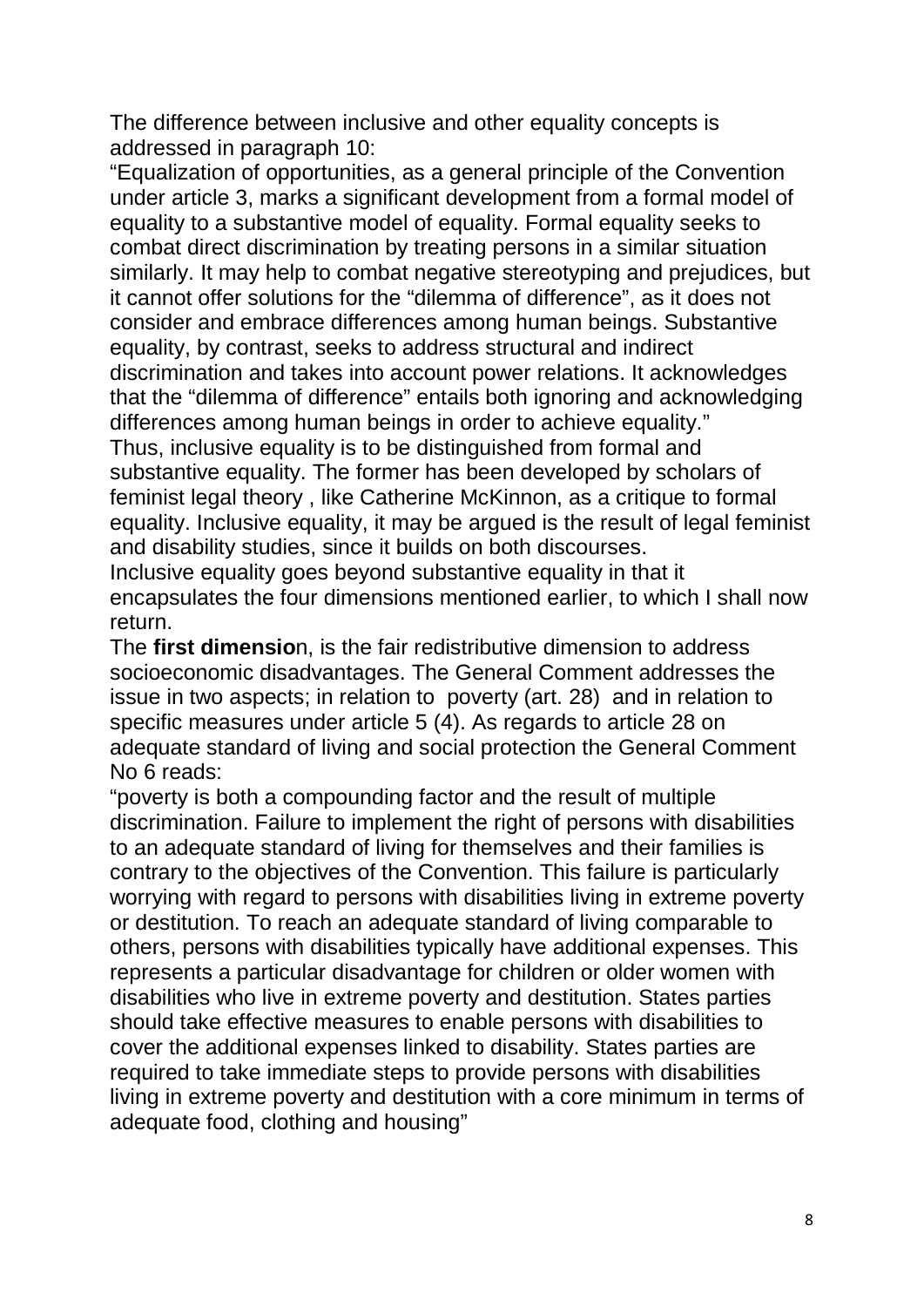In Article 5 (4) the Convention refers to specific measures as "necessary to accelerate or achieve de facto equality of persons with disabilities", which shall not be considered discrimination under the terms of the Convention. The General Comment No 6 describes these measures as positive or affirmative measures similar to special measures mentioned in article 4 CEDAW or article 1 (4) CERD. These measures are described as adopting or maintaining certain advantages in favor of an underrepresented or marginalized group. They are usually temporary in nature, although in some instances permanent specific measures are required, depending on context and circumstances, including by virtue of a particular impairment or the structural barriers of society. Examples of specific measures include outreach and support programmes, allocation and/or reallocation of resources, targeted recruitment, hiring and promotion, quota systems, advancement and empowerment measures, as well as respite care and technological aids."

Turning now to the **second** dimension, the **dimension** to combat stigma, stereotyping, prejudice and violence and to recognize the dignity of human beings and their intersectionality, General Comment No 6 on inclusive equality entails at least nine paragraphs which relate to this dimension. It starts out by reminding readers that the term "dignity" appears in the Convention more often than in any other United Nations human rights convention. The CRPD has of course two articles which most obviously relate to this second dimension, in article 8 on awareness raising and in article 16 on freedom from violence, exploitation and abuse. As regards awareness raising, the General Comment reminds Member States, that:

"Discrimination cannot be combated without awareness-raising among all sectors of government and society. Thus, any non-discrimination and equality measure must be accompanied by adequate awareness-raising measures and measures to change or abolish compounded pejorative disability stereotypes and negative attitudes. In addition, violence, harmful practices and prejudices must be tackled by awareness-raising campaigns. States parties should undertake measures to encourage, inter alia, the media to portray persons with disabilities in a manner consistent with the purpose of the Convention and to modify harmful views of persons with disabilities, such as those that portray them unrealistically as being dangerous to themselves and others, or sufferers and dependent objects of care without autonomy who are economically unproductive and social burdens to society"

In relation to article 16 and other provisions, the General Comment outlines disability – specific forms of violence, such as restraint or corrective disability treatment and it emphasizes intersectional violence,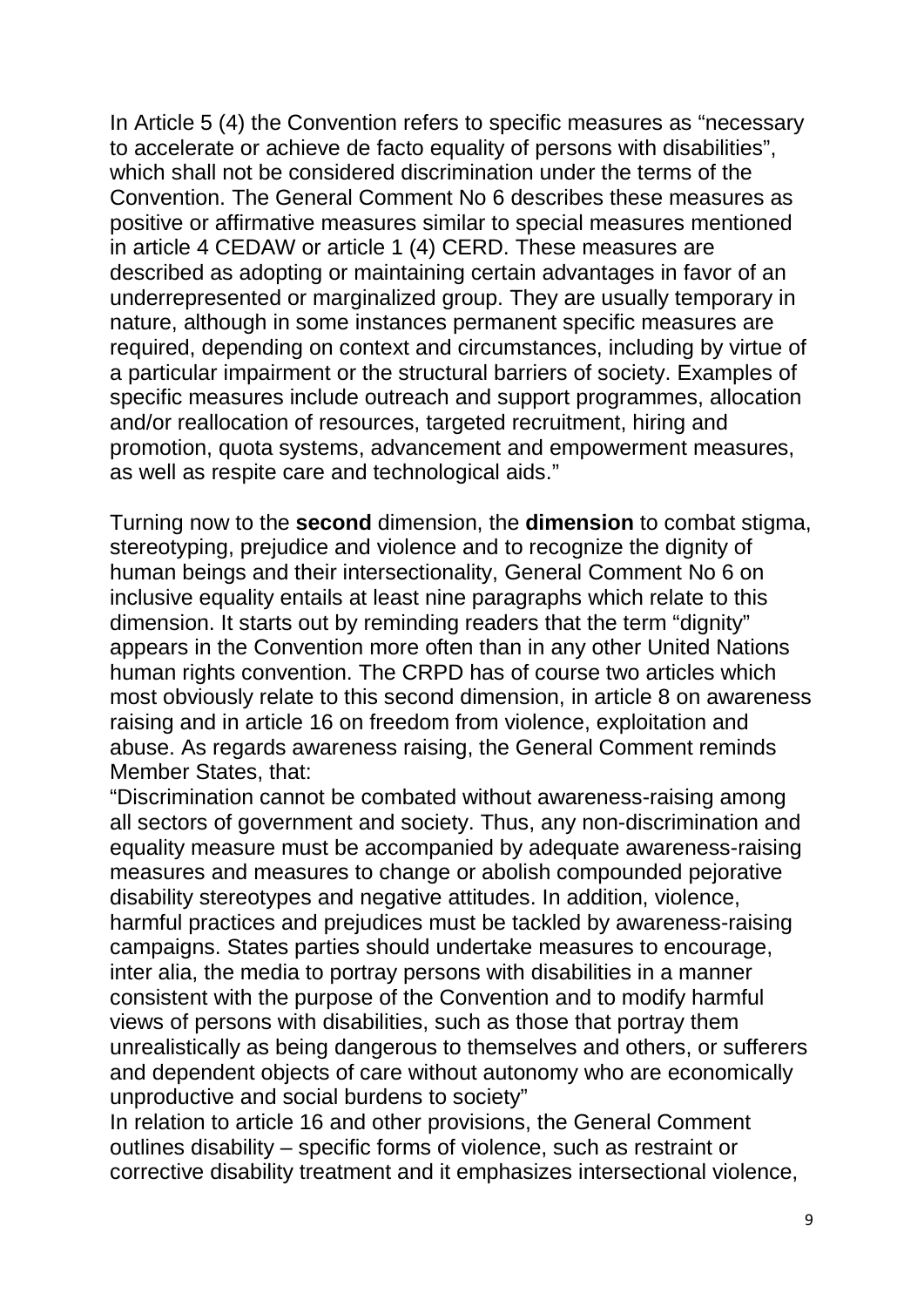such as sexual violence, abuse and exploitation. Harassment and other forms of violence, such as hate- crimes, are included in the definition of discrimination.

Intersectional discrimination is defined and addressed in several places of the General Comment. Being the first international human rights treaty specifically recognizing multiple discrimination in relation to disabled women, the respective provision, Art. 6, has been interpreted by several General Comments. Both GC no 3 and Gc No 6 define intersectionality and emphasize the importance on training and awareness raising on this complex appearance of discrimination. Specific measures undertaken with the best intent to help disabled people are well known practices of de facto discrimination. This is why it is emphasized that "specific measures adopted by States parties under article 5 (4) of the Convention must be consistent with all its principles and provisions. In particular, they must not result in perpetuation of isolation, segregation, stereotyping, stigmatization or otherwise discrimination against persons with disabilities. Thus, States parties must consult closely with and actively involve representative organizations of persons with disabilities when they adopt specific measures." Turning to the third dimension, the **participative dimension,** GC No 6 reaffirms the social nature of disabled people as members of social groups and the full recognition of humanity through inclusion in society in various parts of the document. Participation of disabled persons via individuals or representative organizations is demanded in relation to research on disability discrimination and equality rights as well as with respect to access to justice. In addition to these explicit references to collective participation of disabled persons, the CRPD's equality concept has a clear group reference in two of its provisions and further, in its legal concepts of accessibility and reasonable accommodation. The most prominent provisions are Art. 4(3) and art 33(3) CRPD, both of which demand that disabled people and their representative organizations shall be meaningfully involved in the implementation and the monitoring of the Convention. These provisions are the codification of the slogan "Nothing about us without us" which was the mantra during the negotiation process of the treaty. During the first decade of the life of the Convention the Committee has seen that most State parties take note of these participation obligations, but that they often misunderstand their dimension and scope. Therefore the Committee has adopted General Comment No 7 on the participation of persons with disabilities, including children with disabilities, through their representative organizations, in the implementation and monitoring of the Convention very recently at its 20<sup>th</sup> Session in September 2018. The GC No 7 gives guidance on what meaningful participation should look like.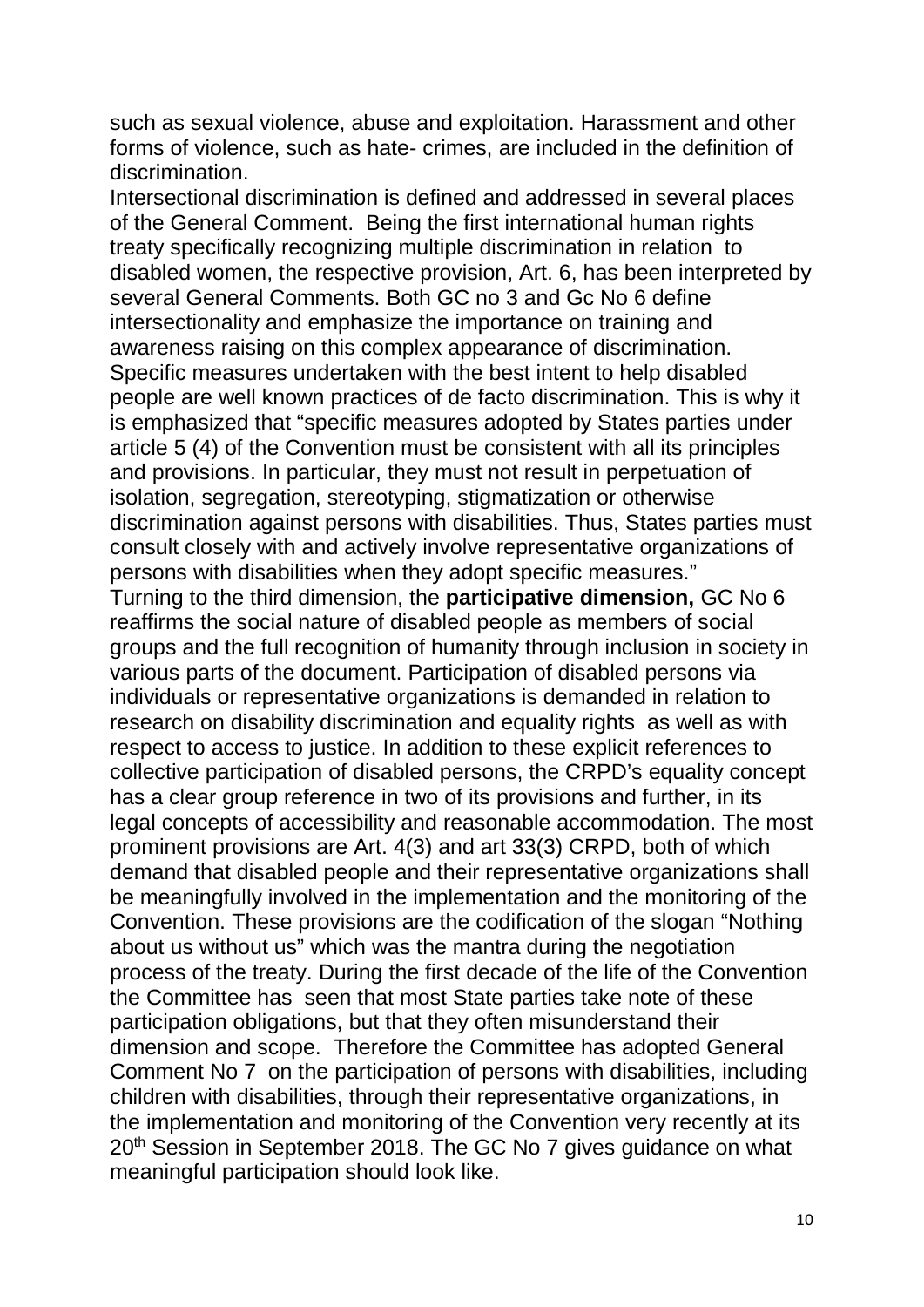The participative dimension of the inclusive equality concept is further comprised in the legal concepts of accessibility and reasonable accommodation. Accessibility and reasonable accommodation are both prerequisites and basic elements of equality rights. Removing barriers in the built environment, in communication and information systems, in public transportation and other services is of paramount importance to combating disability based exclusion from society. Adapting the environment to the individual disabled persons by providing reasonable accommodation is part of anti-discrimination duties under Art. 5 of the Convention. While both duties may result in the same measures, their legal character is quite different. Whereas accessibility obligations are group oriented, reasonable accommodation duties are individual oriented. Accessibility duties thus need to be laid down in general regulations that need to be negotiated with representative organisations, such as the World Blind Union or the World Federation of the DeafBlind or Women Enabled International. Obligations in relation to reasonable accommodation need to be negotiated with the disabled individual. The scope and limits of these duties depend very much on the context of the situation. The Committee has explained both legal concepts in General Comment No 2 on Art. 9 and now again in General Comment No 6 on Art. 5 CRPD. The group oriented legal character of accessibility acknowledges that disabled persons are members of social groups and these groups need to participate in negotiating inclusive equality. The social group may be determined by the kind of impairment or by other factors, such as age, gender or sexual orientation and gender identity. It would, however, not be enough to merely acknowledge disabled persons as members of social groups. Full recognition of disabled persons as part of humanity further demands respect for their individual human dignity. In the context of impairment, respect for autonomy of choice in relation to how to cope with one's impairment is significant. One blind person may choose to use a guide dog, another blind person may want to rely on a white cane only. One person with mobility impairment may choose to use a wheelchair, the other disabled individual may want to use crutches and braces. No representative organization has the mandate to overrule these personal choices. As a result, accessibility standards may help to negotiate reasonable accommodation duties, however they must not narrowly prescribe them.

This would conflict with the fourth inclusive equality dimension, the accommodating **dimension** to make space for difference as a matter of human dignity. General Comment No 6 describes and analyses this dimension at length. The obligation to provide reasonable accommodation is distinguished from the concept of disproportionate or undue burden, from specific measures and individual support as well as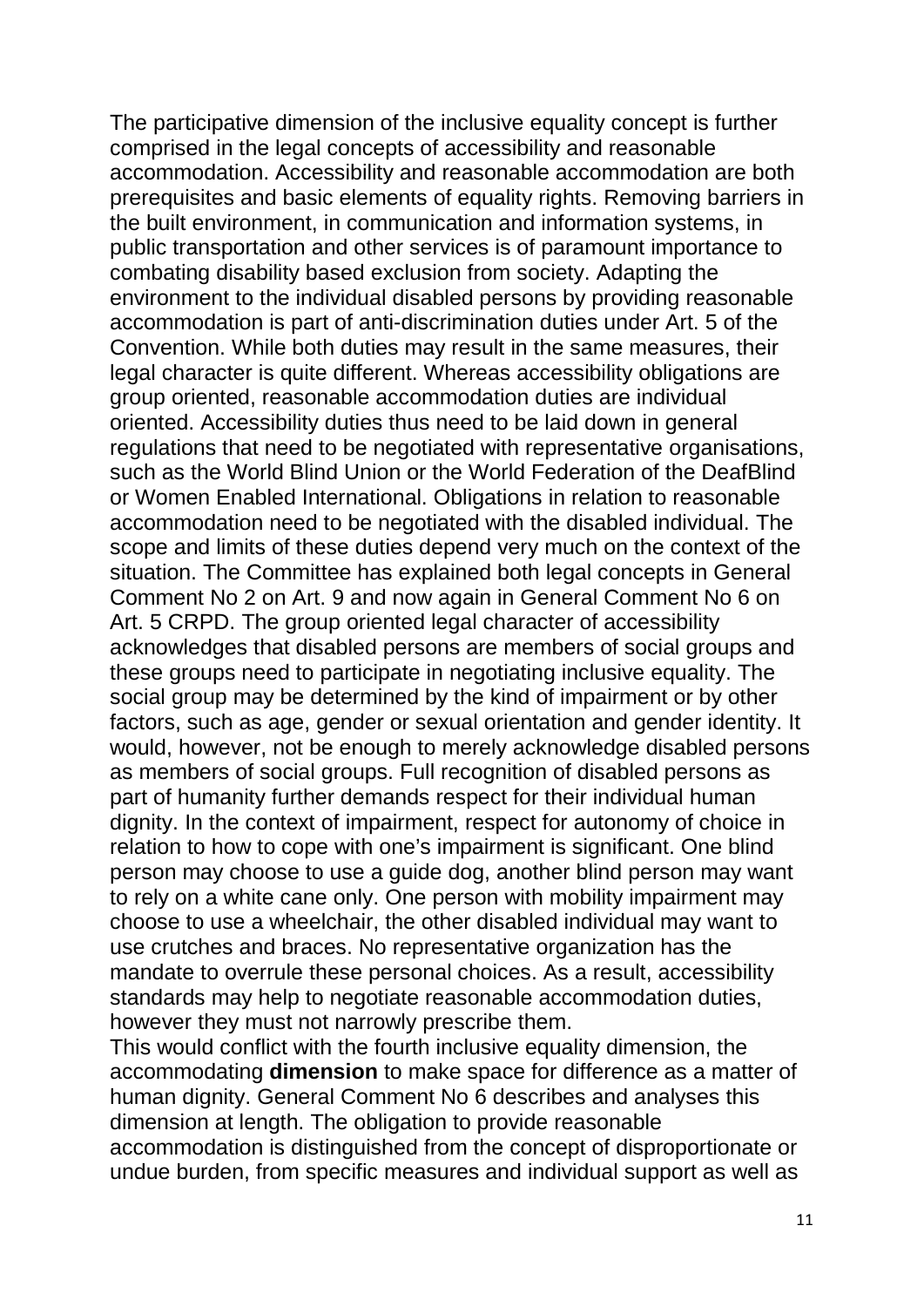from procedural accommodations and accessibility. It further elaborates precisely on the steps which have to be taken in the process of negotiating reasonable accommodation.

### **Inclusive equality and models of disability**

Thus, inclusive equality goes beyond substantive and formal equality models. It is a new equality model which corresponds with a new model of disability, which is called the human rights model of disability. General Comment No 6 describes this new model of disability as follows: "The human rights model of disability recognizes that disability is a social construct and impairments must not be taken as a legitimate ground for the denial or restriction of human rights. It acknowledges that disability is one of several layers of identity. Hence, disability laws and policies must take the diversity of persons with disabilities into account. It also recognizes that human rights are interdependent, interrelated and indivisible."

The "human rights model" of disability is a term which the Committee initially used interchangeably with "social model of disability". More recently however, the Committee has replaced the social model with the human rights model of disability. Elsewhere I have elaborated on how the human rights model of disability builds on but goes beyond the social model of disability.

In my view the three models of equality discussed here correspond with three models of disability. Inclusive equality parallels the human rights model of disability, substantive equality matches the social model of disability and formal equality is consistent with the medical model of disability.

Inclusive equality relates to the human rights model because both models are holistic models which address structural and power related disadvantages and oppression. Inclusive Equality and the human rights model of disability, both, recognize social and individual identities and take into account different dimensions of equality and discrimination. Substantive equality matches the social model of disability, because both are based on the assumption that equality and disability are social constructs which need to be analyzed from the viewpoint of human variety and human contingency.

Formal equality relates to the medical model of disability because both concepts are reductionist. The medical model of disability reduces disabled persons to their impairments and formal equality only tackles direct discrimination. Formal equality may even be utilized to legitimize discrimination. Impairment is then simply taken as a legitimate and objective reason for denying disabled persons the right to inclusive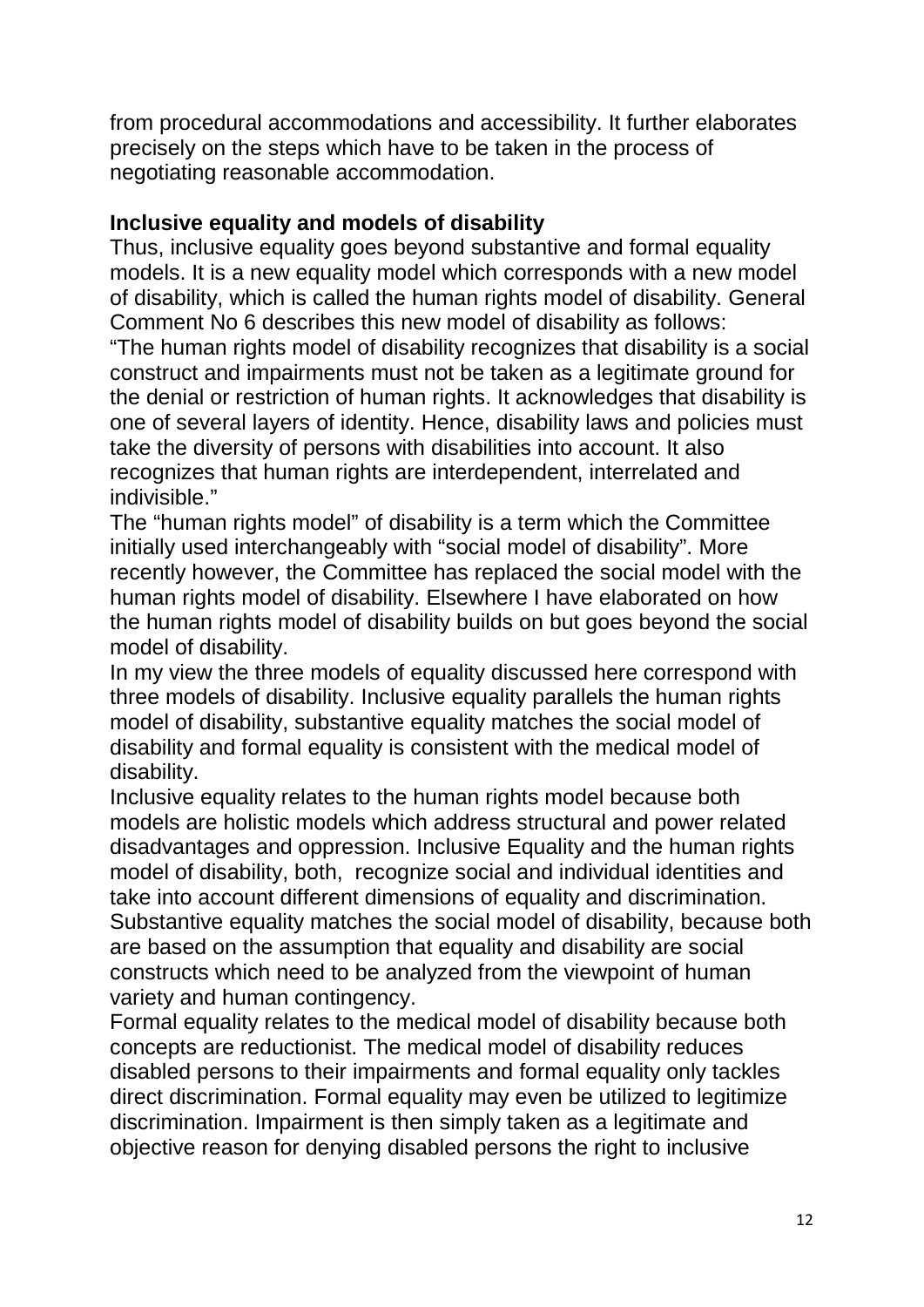education, or the right to vote, or the right to sign a contract or the right to marry. The medical model of disability makes formal equality look just.

### **Conclusion**

The impact the CRPD had within its first 10 years is rather impressive. Other treaty bodies have adopted disability to their agenda and responded to the CRPD committee's jurisprudence. While not all treaty bodies agree with the committee's revolutionary views, in particularly with regard to legal capacity and freedom from detention, regional human rights institutions, such as the European Court of Human Rights, have taken significant steps to reflect the committee's jurisprudence in their case law. Many states parties have started legal reforms with regard to mental-health laws and guardianship, others revised election laws, or introduced new antidiscrimination legislation which include "denial of reasonable accommodations" as a form of discrimination. Charter- based bodies such as the Human Rights Council have established a task force on accessibility in order to ensure that its meetings and documents become more accessible to the disability community. Annually, the Human Rights Council organizes an interactive debate on the rights of persons with disabilities. In 2014, Catalina Devandas Aguilar (Costa Rica) became the first Special Rapporteur on the rights of persons with disabilities following Human Rights Council resolution 26/20 establishing the new special procedures mandate. Meanwhile other mandate holders on disability issues, such persons with albinism, or a special envoy on accessibility have been appointed by the Secretary General. There is even an inter-agency support group for the CRPD which now comprises more than 40 UN organizations and programs. On top of this and to our great surprise Secretary General Antonio Guterres announced the development of a System Wide Action and Accountability Plan on Disability for the United Nations at the 11<sup>th</sup> Conference of State Parties in June 2018. This will bring the topic of disability to an even higher level within the United Nations.

It is my hope that the legal concepts developed by the Committee, such as the new concept of inclusive equality are widely applied and not restricted to disability human rights law. In some countries, like Germany, we see a tendency to safe the term "inclusion" for persons with disabilities, whereas the term "integration" is reserved to other oppressed and excluded groups, such as refugees or migrants. It would be contrary to the harmonization of international human rights law as well as to the mainstreaming of disability into human rights law if the concepts developed by the CRPD Committee were not taken up and discussed by human rights scholars working in other fields. Thus, I hope, the concept